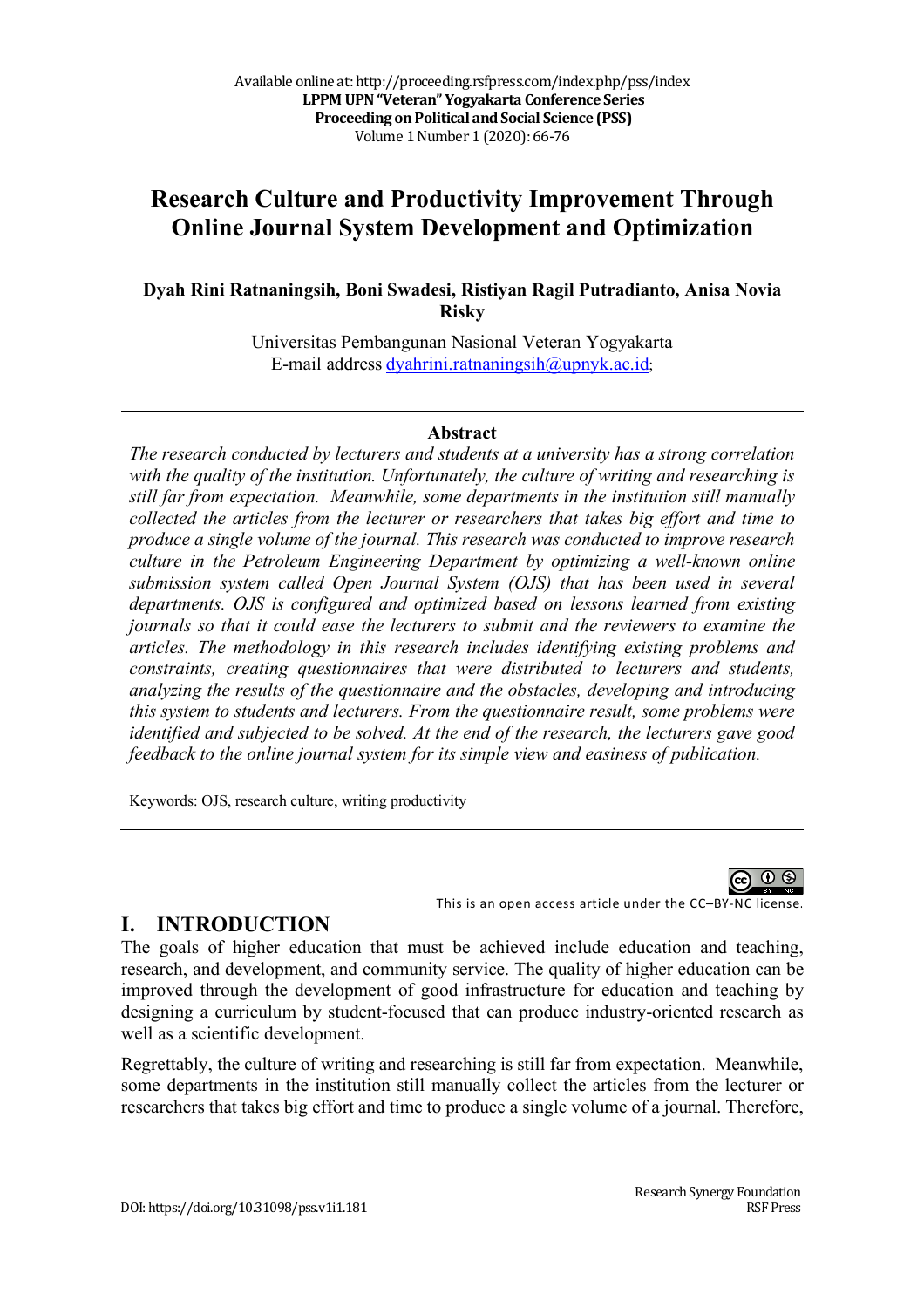the institutions must be able to provide facilities to accommodate the publication of research results that can be accessed easily by all students and lecturers.

The Open Journal System (OJS) developed by PKP is a big help to overcome the manuallysubmit problem, by providing an integrated system of submission, editing, and review process. However, not all problems are solved just by applying the system. The optimization must be done to the system to get maximum result since the quantity of the publications cannot be the only purpose. The quality of each paper must be maintained so that the general quality of the research itself can be satisfied.

This research conducted to improve research culture and increase writing productivity through The Open Journal System in the Petroleum Engineering Department of UPN Veteran Yogyakarta by introducing and developing this system. Because with this system, students and lecturers have a platform to collect their research and it also can be accessed easily by all students and lecturers so it will indirectly improve the research culture and writing productivity

## **II. LITERATURE REVIEW**

Based on a study conducted by Rufaidah (2010), the popular method to measure the publication productivity was based on the number of articles and types of publications that have been written in a certain period. To measure the quality, it is not merely based on the quantity but also related to the education level of the lecturers or researchers in that institution. If there are many doctors but the publication is low, the quality of that institution is also considered low, because higher education requires more productivity. The same principles apply to the academic title, where someone has a title as a professor or not.

Several studies have been conducted to increase research activity in an institution. One of the studies conducted by Yamin (2018) focused on the role of literacy policy to improve research productivity. Literacy itself, as stated by UNESCO (2003), is the ability to read and write with understanding a simple statement related to one's daily life that involves reading and writing skills. The idea is to create a reading culture by widely open access to knowledge through infrastructures such as the library, and the internet to the center of knowledge or information. By increasing the reading capacity of the students or lecturers, the writing capacity can be improved too.

The role of the academic community and institution leaders also required to improve research activity, Ulum (2017) states that building a culture of writing among the academic community requires a strong desire from the academic community and motivation and opportunities from institution leaders, also Siroj (2017) states that policy intervention is required where the insertion of literacy material in each course is important to be made into institution policies. In this context where producing and transferring knowledge is critical, the concept of the research university becomes a model for universities that are struggling to improve their scientific capabilities (Conceição et al., 2007, in press). Lecturers who have scientific papers can be facilitated to be published in publishers that give ISBN or in national journals. Those who already have publications need to be encouraged to write in order to revive scientific publications. Those who already have an academic atmosphere for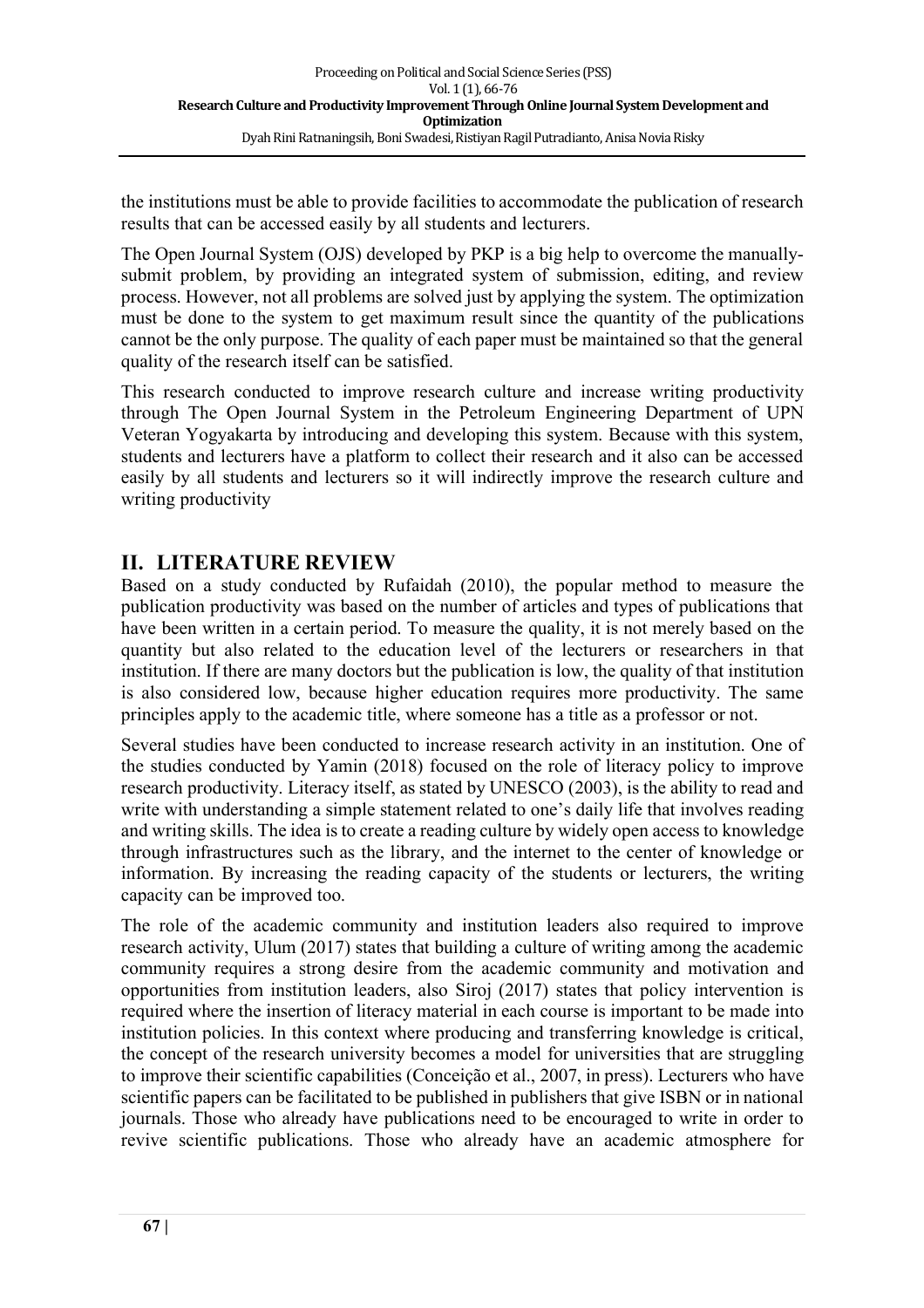publication need to get appreciation in order to encourage an increase in scientific publications. A literacy atmosphere that supports scientific publications needs to be created because the good atmosphere of literacy opens a better atmosphere for scientific publications.

Research conducted by Untung Rahardja (2018) discusses the Application of the Technomedia Journal Viewboard using the eLearning Journal Centre system in Institutions. TMJ is a service system for writing scientific papers or journals in terms of notifying journal opening information, journal templates, and journal submissions with the aim of notifying all students so that they do not experience deficiencies in journal information. This service system is very helpful for students who want to write or publish their papers. At the same time, it will increase students' interest in writing.

Fatmawati (2017) has a different approach to improve scientific publications in a higher education institution through the role of the librarian. The one that understands more about indexing, reference management tools, and scientific writing is a librarian. It is common that a librarian has broad knowledge about journals and e-books, and publications. The help of a librarian is something that lecturers need to ease their research and publication. They can provide the data needed by researchers, not only the requested data but also the right data he can suggest. The librarian can also be functioned as an administrator in the Open Journal System (OJS) due to their familiarity with the publication process and procedures.

The Open Journal System (OJS) itself is an open-source software used to manage and publish scientific journals online. The features contained in OJS start from an article/paper submitted by the author, the review process by a reviewer, and so on until the article/paper is accepted for publication in a journal. However, all that is needed is management in running a system based on the roles of each scope of fields such as required by Journal Managers, Subscription managers, Editors, Section Editors, Reviewers, Copyeditors, Layout-editors, Proof-readers, Authors, and Readers according to Indriani (2010)

## **III. RESEARCH METHODOLOGY**

The methodology in this research includes identifying existing problems and constraints, creating questionnaires that are distributed to lecturers and students. For the lecturer's section, the questionnaire will be deployed to all of the lecturers of the Petroleum Engineering Department and the target of the respondent is above 20 people. And for the student section, the questionnaire will be deployed to 75 students of the Petroleum Engineering Department from batch 2016.

After obtaining the data, analyzing the results of the questionnaire and the obstacles faced regarding the intention to make a paper, time, facilities and infrastructure, resources, availability of publication media, and easiness of publishing an article.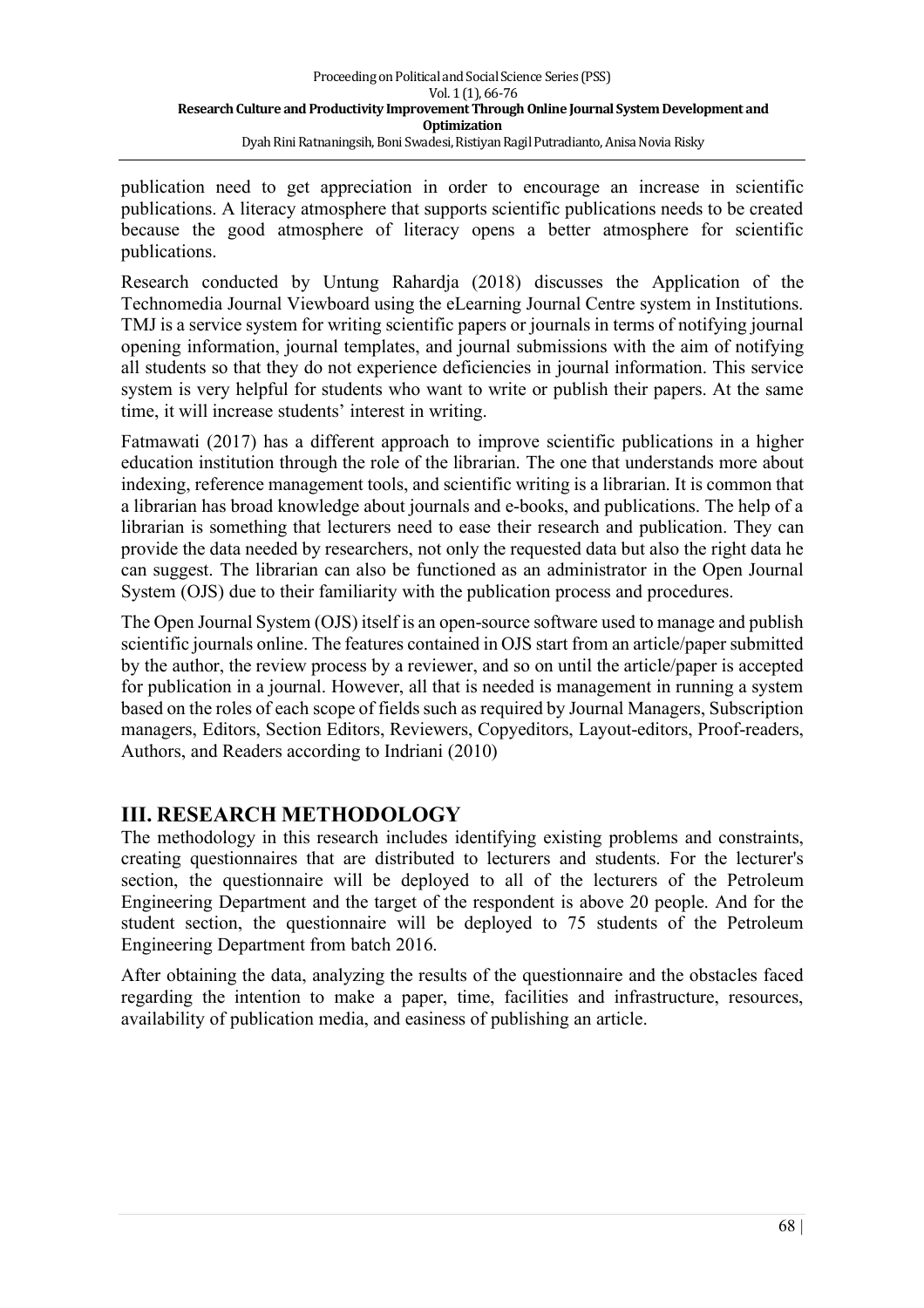## **IV. FINDING AND DISCUSSION**

The questionnaire has been deployed to 30 lecturers of the Petroleum Engineering Department as respondents, consist of 23% doctoral degree (S3) and the rest are master's degree lecturers (S2), to determine their publication profile over the year.

Among all target respondents, only 22 of them complete the questionnaire and provide valuable data as presented below.



Figure 1 Publication Rate of Lecturers

The first question was the publication rate for each lecturer, as the result informs us about how it is regarded as low rate publications on average (2 publications per year). However, some lecturers did a fine job of publishing more than 2 publications per year (22.7%). This is subject to be optimized by the open journal system (OJS) development.

The next data to be considered valuable is the obstacles that make the publications seem difficult for some lecturers.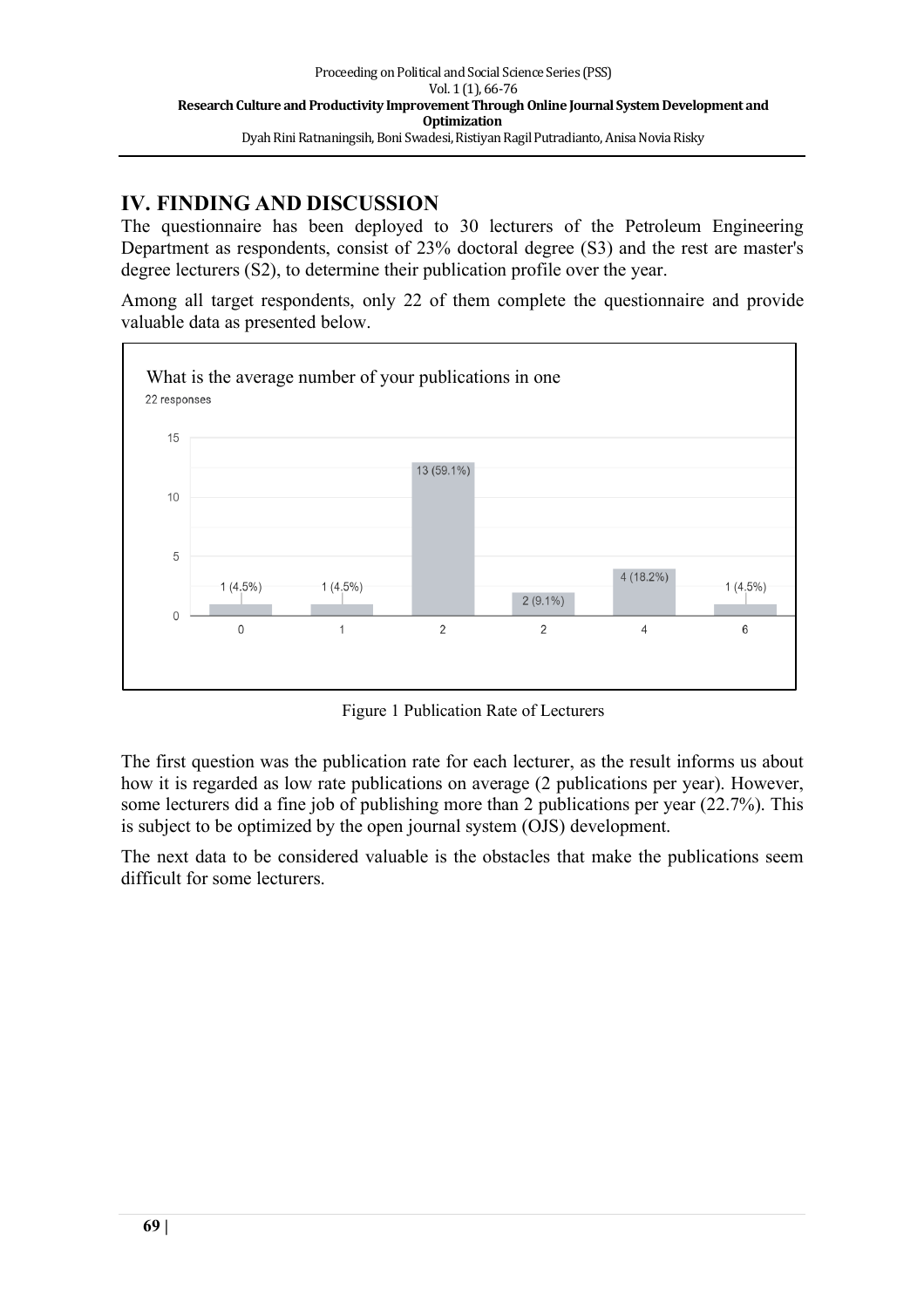

Figure 2 Obstacles of Lecturers to Publish an Article

The main obstacle revealed to be the willingness and spirit to write. The second one is the resources, either it is financial or human resources. Other obstacles are stated, such as difficulty to conduct research in the laboratory due to lack of tools and equipment, and some said due to the availability of journals to publish to.

Since the purpose is to improve publications through the online journal, the authors collected the data about how familiar they are to publish in an online journal. The result can be seen in Figure 3.



Figure 3 Online Journal Familiarity with Lecturers

The majority of the lecturers have experienced and submitted their papers to an online journal. The others, who are senior lecturers on average, are not familiar with an online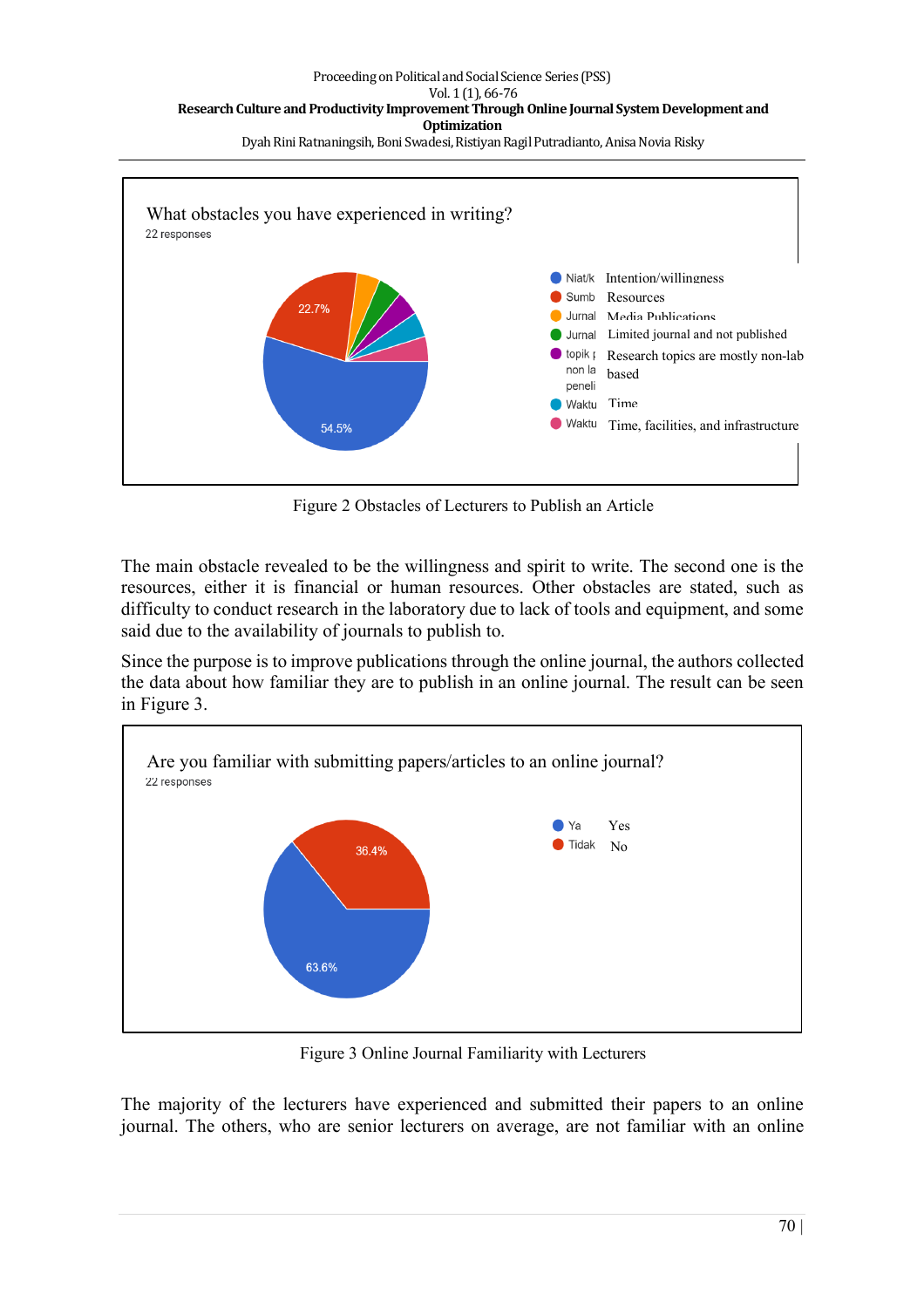journal. Therefore, from the result above, the familiarization must be done. Because they have the willingness to write but have difficulty to understand and work with the online journal system.

Another questionnaire has been deployed to the students of the Petroleum Engineering Department as respondents to determine their research and writing interest. There are 75 students as the sample who represent the whole students of the Petroleum Engineering Department and the data will be shown below.



Figure 4 Paper Writing Rate of Students

The first question was the paper writing rate for each student, as the result informs us that 25.3% of students have never written a paper (19 students). However, several students have written 1 or more papers even until 8 papers (74.6%). This data indicate that many students have an interest in research and writing.

The next data to be considered valuable is the obstacles that make the writing and research seem difficult for the students. The result can be seen in Figure 5.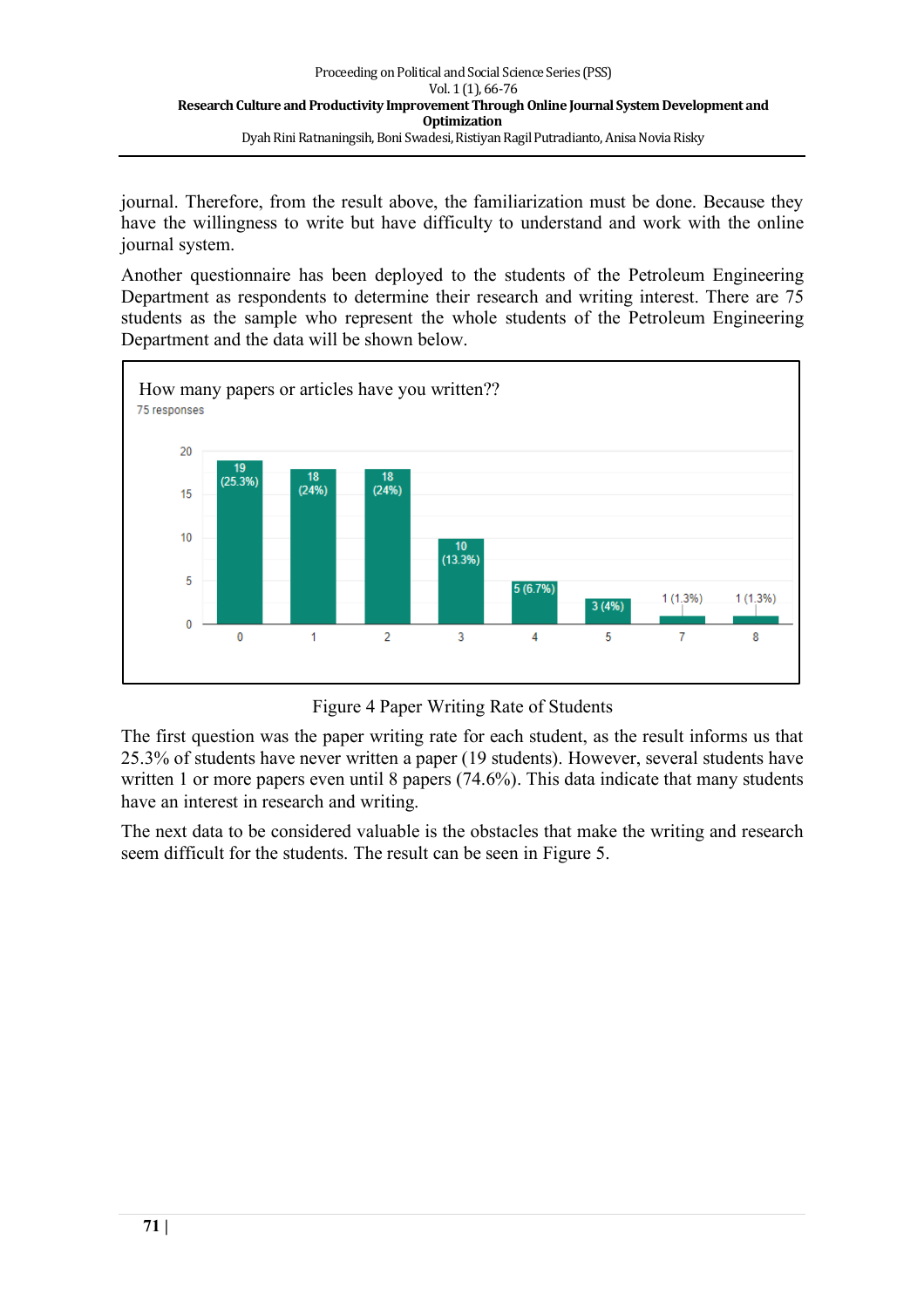

Figure 5 Obstacles of Students to Write a Paper

The main obstacle revealed to be the willingness and spirit to write. The second is time and infrastructure. The next obstacle is the resources, either it is financial or human resources. The last obstacle is the availability of journals to publish, maybe it is so hard to find a media publication (journal) for students. Because some students made a paper just for the competition.

The last data is about how familiar students to publish a paper in an online journal. The result can be seen in Figure 6.



Figure 6 Online Journal Familiarity with Students

Another obstacle is several students that never publish their paper is not familiar to submit their papers to an online journal (53.3%). However, several students also familiar with the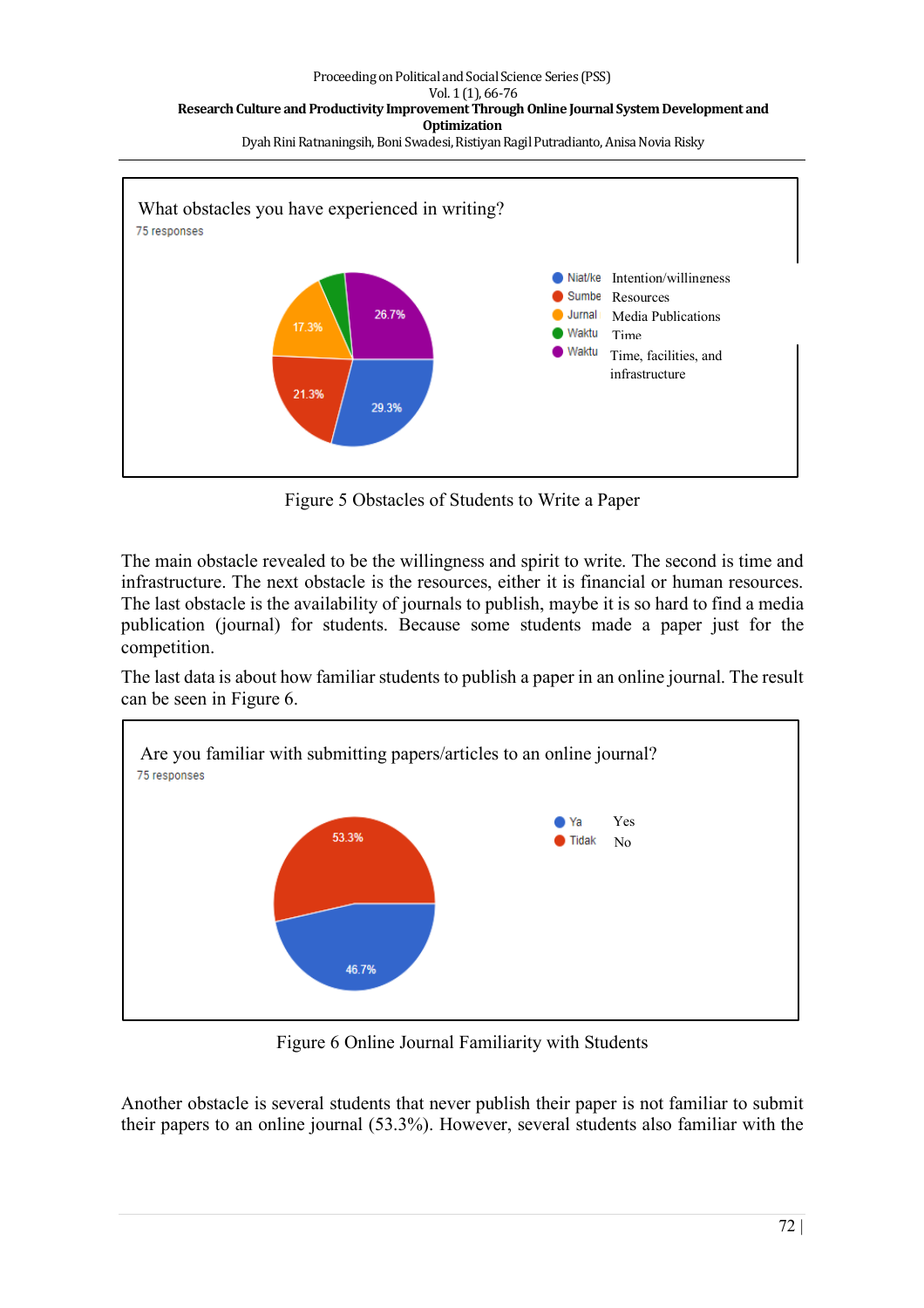online journal (46.7%). Based on this result, familiarization is very needed, not for only lecturers but also for students.

Based on the data above, most of the problems experienced by lecturers and students are the intention and willingness to write, resources, journal media publication, time, facilities, infrastructure. One of the obstacles for old to young lecturers is still a continuous cycle where the intention and willingness to write are still left behind with the desire for work outside the profession such as a field development project. Therefore, by linking agencies or companies in the oil and gas industry in supporting a job, scientific, technical, and structured evidence is required such as in the publication of scientific papers, articles, and others. However, this also requires a license and a statement of authenticity of scientific work between the two parties. This will indirectly reduce all the obstacles that exist if applied simultaneously.

Then all forms of obstacles against students as well as for lecturers who still have similarities so that a forum is needed to facilitate all interests for students to develop in the scope of research and publication. Thus, it will bring out a good competitive attitude in terms of academics. Also, the research culture must be built-in students and lecturers' environments, to build competitiveness between the students and lecturers.

There are also obstacles that are no less important was the lack of familiarity with lecturers and students about open journals online. Familiarization of the Open Journal Online for lecturers and students is done so that students can find out that there is a platform or media for publication in the petroleum engineering department and also increases the intention and willingness to write also lecturers are not confused by using this platform. Familiarization also can build research culture around students and lecturers. Familiarization is done by introducing and changing the appearance of the open online journal. Introducing The Open Journal Online is to approach the students and lecturers that haven't the intention and willingness to write and those who need media publication. Developing by changing the appearance of The Open Journal is to approach the students and lecturers that don't understand or have difficulty using the online platform.

The newest appearance of the OJS of Petroleum Engineering Department (Journal of Petroleum and Geothermal Technology) can be seen in Figure 7.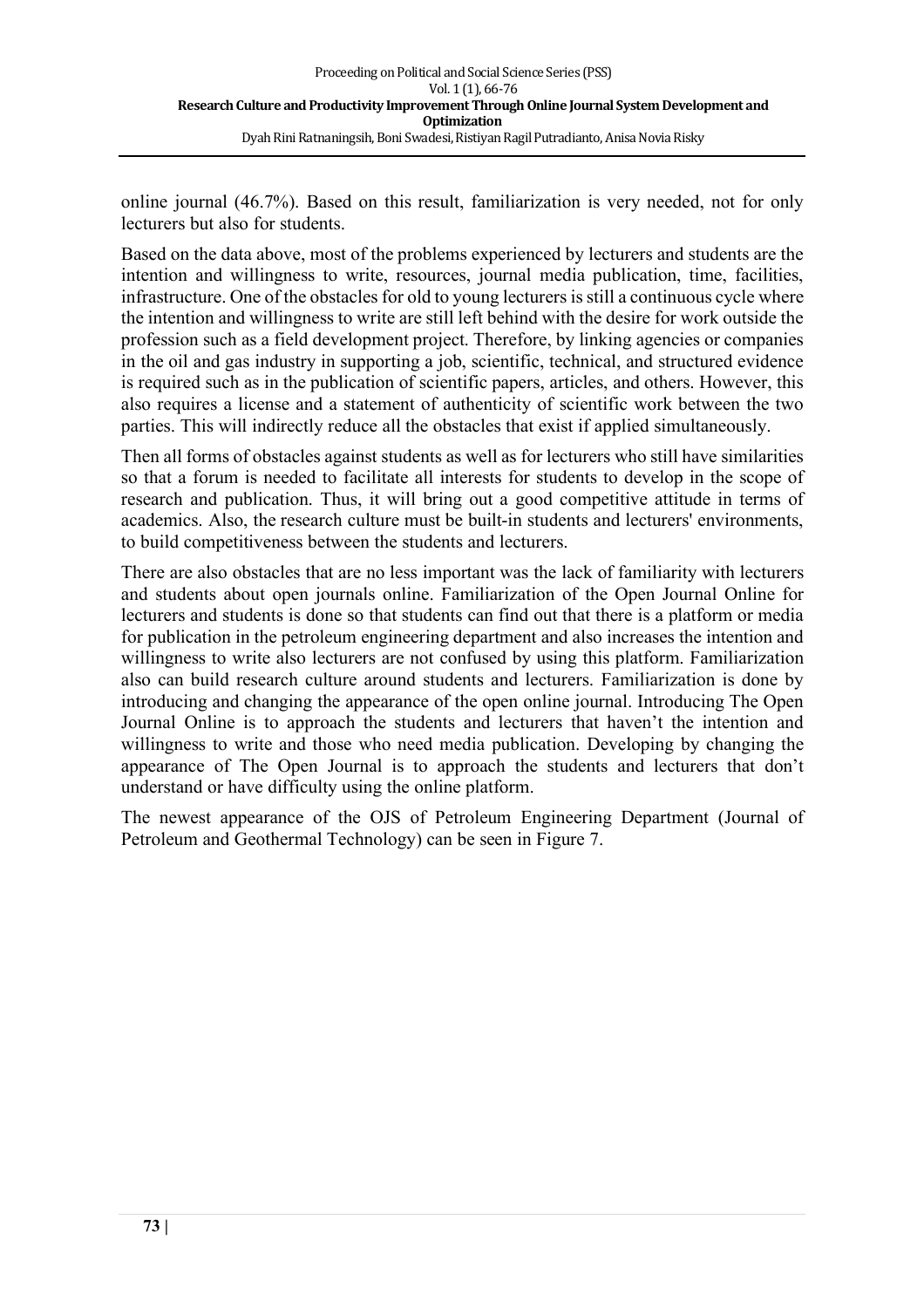#### Proceeding on Political and Social Science Series (PSS) Vol. 1 (1), 66-76 Research Culture and Productivity Improvement Through Online Journal System Development and **Optimization**

Dyah Rini Ratnaningsih, Boni Swadesi, Ristiyan Ragil Putradianto, Anisa Novia Risky



Figure 7 The Appearance of Journal of Petroleum and Geothermal Technology

In terms of appearance, this online journal is designed with a simple appearance, using a large font hope that it will make it easier and well-known for those who are not familiar with this online journal, compared to other online journals that have smaller fonts and more additional designs.

The template is also made on top to psychologically encourage the viewers to directly download it and start writing. The sidebar menu is optimized by minimalizing the link to be brief and quick to read.

A survey has been deployed to all lecturers to evaluate the optimization effort and look for feedback about the website. Positive comments from lecturers on this journal can be taken as a result because these lecturers will write in this journal in the future. The result is can be seen below:

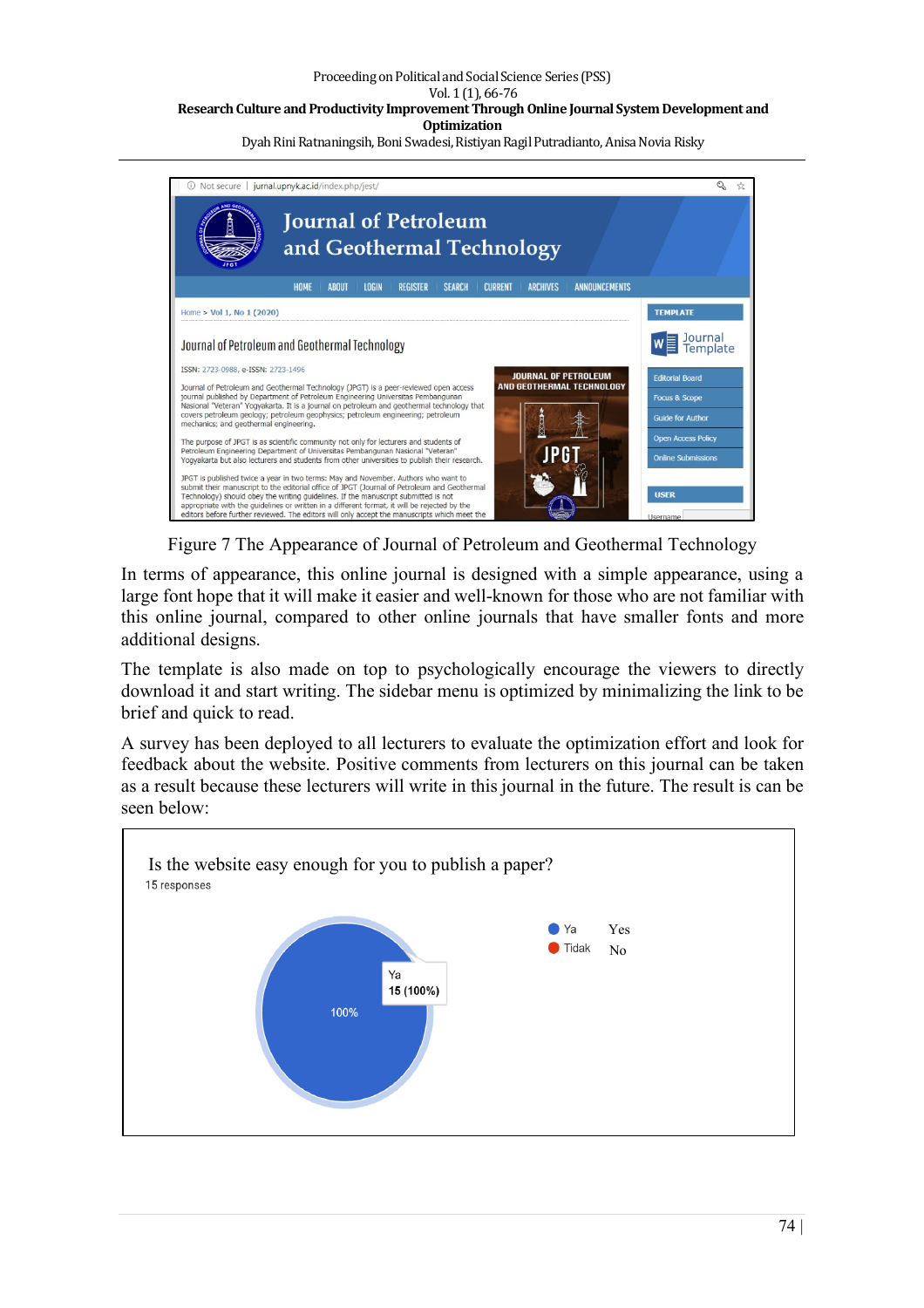### Figure 8 Satisfactory Survey Result

The online journal system developed has met the lecturer's satisfaction with the easiness of operation and its simple view. It also received several feedbacks from them, about some of the contents, the cover of the journal, and other esthetical suggestion to make it more attractive and encouraging people to write.

## **V. CONCLUSION AND FURTHER RESEARCH**

Based on the discussion above, it concluded that there are several problems that cause lecturers and students seems so hard to write and publish papers or articles, such as intention and willingness to write, resources, journal media publication, time, facilities, and infrastructure. The existence of the Open Online Journal is very helpful to make it easier for lecturers and students to publish their papers. However, there are some lecturers and students who are still not familiar with the Open Online Journal. Therefore, familiarization is carried out by introducing and changing the appearance of the open online journal. The display is made simple with large fonts and the design is not excessive, compared to other online journals that have smaller fonts and more additional designs. The result of the optimization and development of The Open Journal System is made lecturers easier to publish their research based on the satisfactory survey result questionnaire that has been deployed to them.

### **ACKNOWLEDGEMENTS**

The authors would like to thank Lembaga Penelitian dan Pengabdian Kepada Masyarakat UPN "Veteran" Yogyakarta for support this research.

### **IV. REFERENCES**

- Conceição, P. and Heitor, M.V. and Horta, H. (2007 in press). R&D Funding in US Universities: From Public to Private Support or Public Policies Strengthening Diversification?, in J. Enders and B. Jongbloed (eds.) *Public-Private Dynamics in Higher Education: Expectations, Developments, and Outcomes,* Dordrecht: Kluwer.
- Darmalaksana, Wahyudin., et.al. (). Analisis Ranking Produktivitas Publikasi Ilmiah Berbasis h-Index Google Scholar. Bandung: Pusat Penelitian dan Penerbitan UIN Sunan Gunung Djati.
- Fatmawati, Endang. (2017). Penguatan Publikasi Ilmiah Dosen Melalui Kiprah Pustakawan Perguruan Tinggi. Jurnal Ilmiah Kepustakawanan "Libraria" Vol. 6(2): 63-78.
- Indriani, Y. D. (2010). Open Journal System (Ojs) Untuk Mengelola Publikasi Ilmiah. Jurnal Pustakawan Indonesia Volume 10 No. 2, 38 - 46.
- Handayani, Indri., Febriyanto, Erick., Shofwatullah, M. (2019). Upgrade System E-Journal Management Based Open Journal System (OJS) 2.4.8. to version 3.1.0.1. Jurnal Ilmiah SISFOTENIKA Vol. 9 (1): 1-13.
- Horta, Hugo. (2008). On Improving the University Research Base: The Technical University of Lisbon Case in Perspective. Higher Education Policy, 21, (123-146).